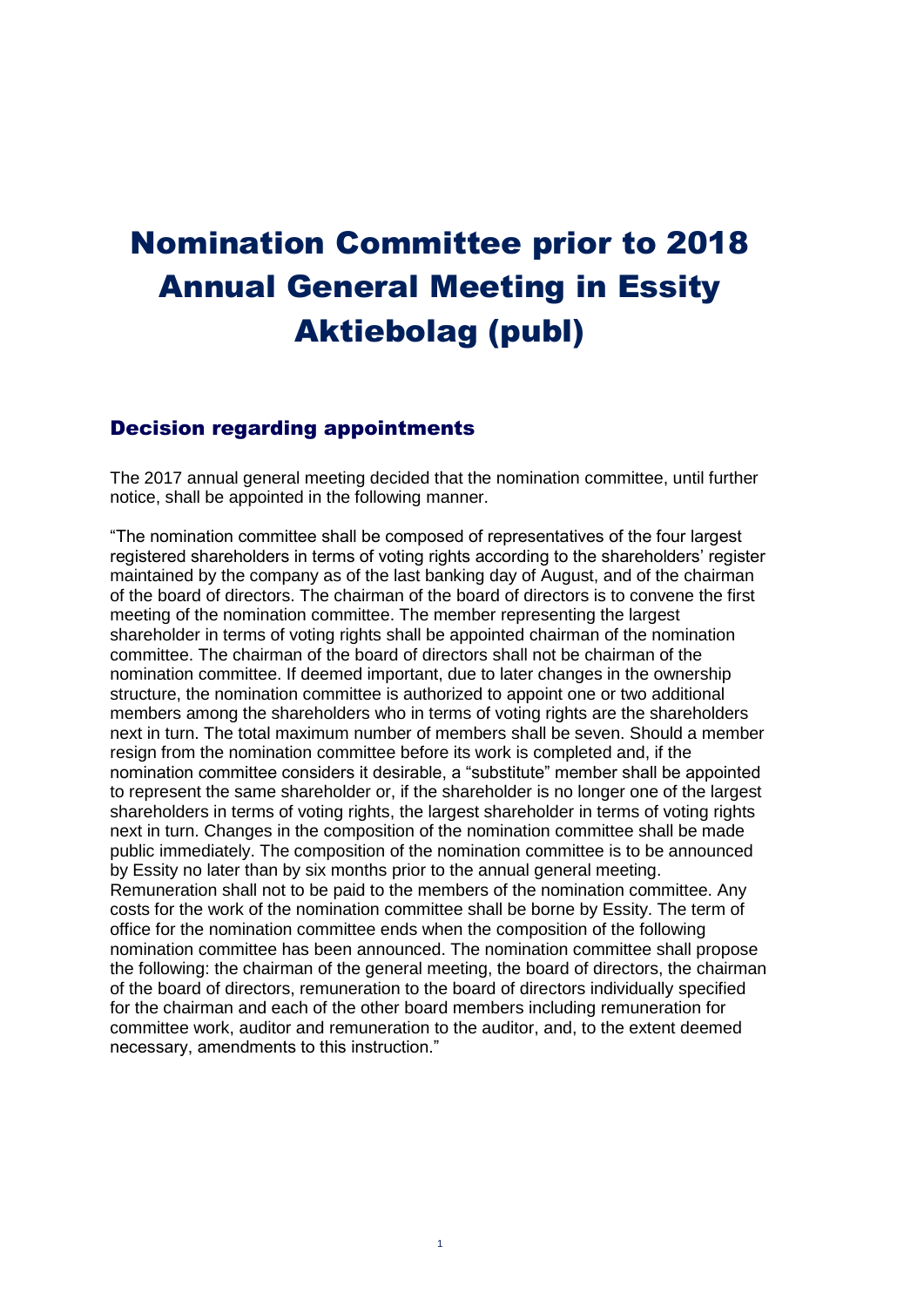# Composition of the nomination committee

The nomination committee prior to the 2018 annual general meeting comprises:

- o Helena Stjernholm, AB Industrivärden, Chairman of the nomination committee,
- o Petter Johnsen, Norges Bank Investment Management,
- o Stefan Nilsson, Handelsbankens Pensionsstiftelser and others,
- o Javiera Ragnartz, AMF och AMF Funds, and
- o Pär Boman, Chairman of the board of directors of Essity Aktiebolag (publ).

The nomination committee shall submit proposals concerning the matters listed below for presentation to the 2018 annual general meeting for decision:

- o Chairman of the annual general meeting
- o Members of the board of directors
- o Chairman of the board of directors
- $\circ$  Board fees and distribution among the Chairman and the other board members, as well as remuneration for work in committees
- o Auditor and fees for the auditor
- o Nomination committee for next annual general meeting

Shareholders who desired to present proposals to the nomination committee have had the opportunity to do so.

# The nomination committee's proposals

The nomination committee has submitted the following proposals to the 2018 annual general meeting.

## Election of Chairman of the annual general meeting

The nomination committee proposes that Eva Hägg, attorney at law, be elected as Chairman of the annual general meeting.

# Resolution on the number of members of the board of directors and deputy directors

The nomination committee proposes that the number of board members shall be nine, with no deputy directors.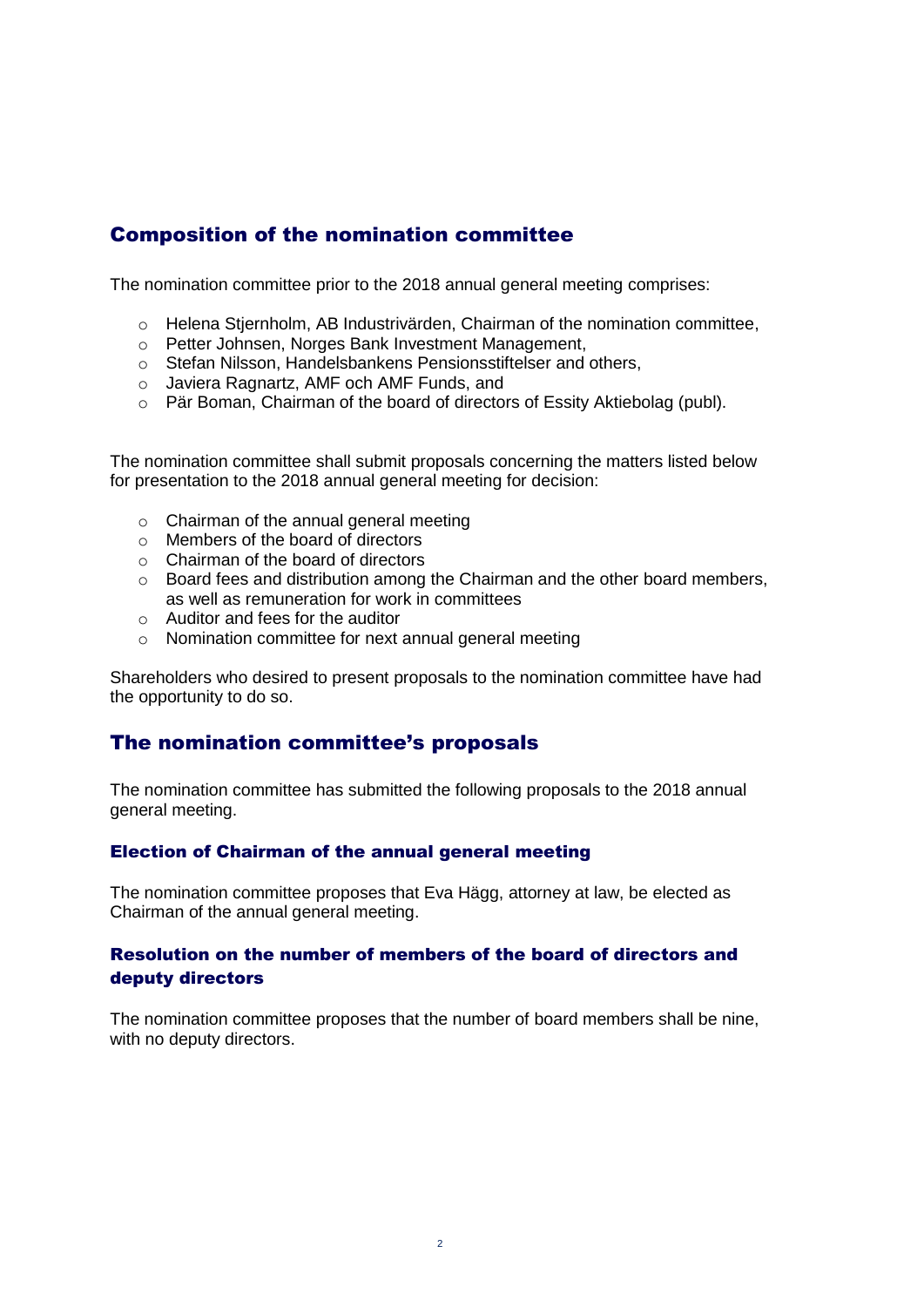# Resolution on the number of auditors and deputy auditors

The nomination committee proposes one auditor, with no deputy auditors.

#### Resolution on remuneration to the board of directors and the auditor

The nomination committee proposes that the remuneration to each director elected by the general meeting and who is not employed by the company shall be SEK 740,000 and that the remuneration to the Chairman of the board of directors shall be SEK 2,220,000. Members of the remuneration committee are each to receive an additional remuneration of SEK 111,000 while the Chairman of the remuneration committee is to receive an additional remuneration of SEK 143,000. Members of the audit committee are each to receive an additional remuneration of SEK 264,000, while the Chairman of the audit committee is to receive an additional remuneration of SEK 349,000.

Remuneration to the auditor is to be paid according to approved invoice.

#### Reasoned statement - remuneration

The nomination committee has concluded that the proposed remuneration corresponds to the market practice and is motivated by the board of directors' and the committee's workload and responsibility in Essity, a leading global hygiene and health company.

## Election of directors and Chairman of the board of directors

The nomination committee proposes re-election of the board members Ewa Björling, Pär Boman, Maija-Liisa Friman, Annemarie Gardshol, Bert Nordberg, Louise Svanberg, Lars Rebien Sörensen, Barbara M. Thoralfsson and Magnus Groth. Furthermore, Pär Boman is proposed to be elected as Chairman of the board of directors.

A majority (eight out of nine) of the proposed board members - Ewa Björling, Pär Boman, Maija-Liisa Friman, Annemarie Gardshol, Bert Nordberg, Louise Svanberg, Lars Rebien Sörensen and Barbara M. Thoralfsson – are independent in relation to the company and the senior management. Out of these board members, seven - Ewa Björling, Maija-Liisa Friman, Annemarie Gardshol, Bert Nordberg, Louise Svanberg, Lars Rebien Sörensen and Barbara M. Thoralfsson - are also independent of the company's larger shareholders. Only one director – Magnus Groth, CEO – works in the company's corporate management. All board members have sufficient experience of the requirements that a listed company is subject to.

Information regarding board members proposed for re-election can be found on the company's website, [www.essity.com/company/organization-and-management/board](file:///C:/Users/sano/AppData/Local/Microsoft/Windows/INetCache/Content.Outlook/BDWW2REZ/www.essity.com/company/organization-and-management/board-of-directors/)[of-directors/](file:///C:/Users/sano/AppData/Local/Microsoft/Windows/INetCache/Content.Outlook/BDWW2REZ/www.essity.com/company/organization-and-management/board-of-directors/) and in the company's annual report [www.essity.com.](file:///C:/Users/sano/AppData/Local/Microsoft/Windows/INetCache/Content.Outlook/BDWW2REZ/www.essity.com)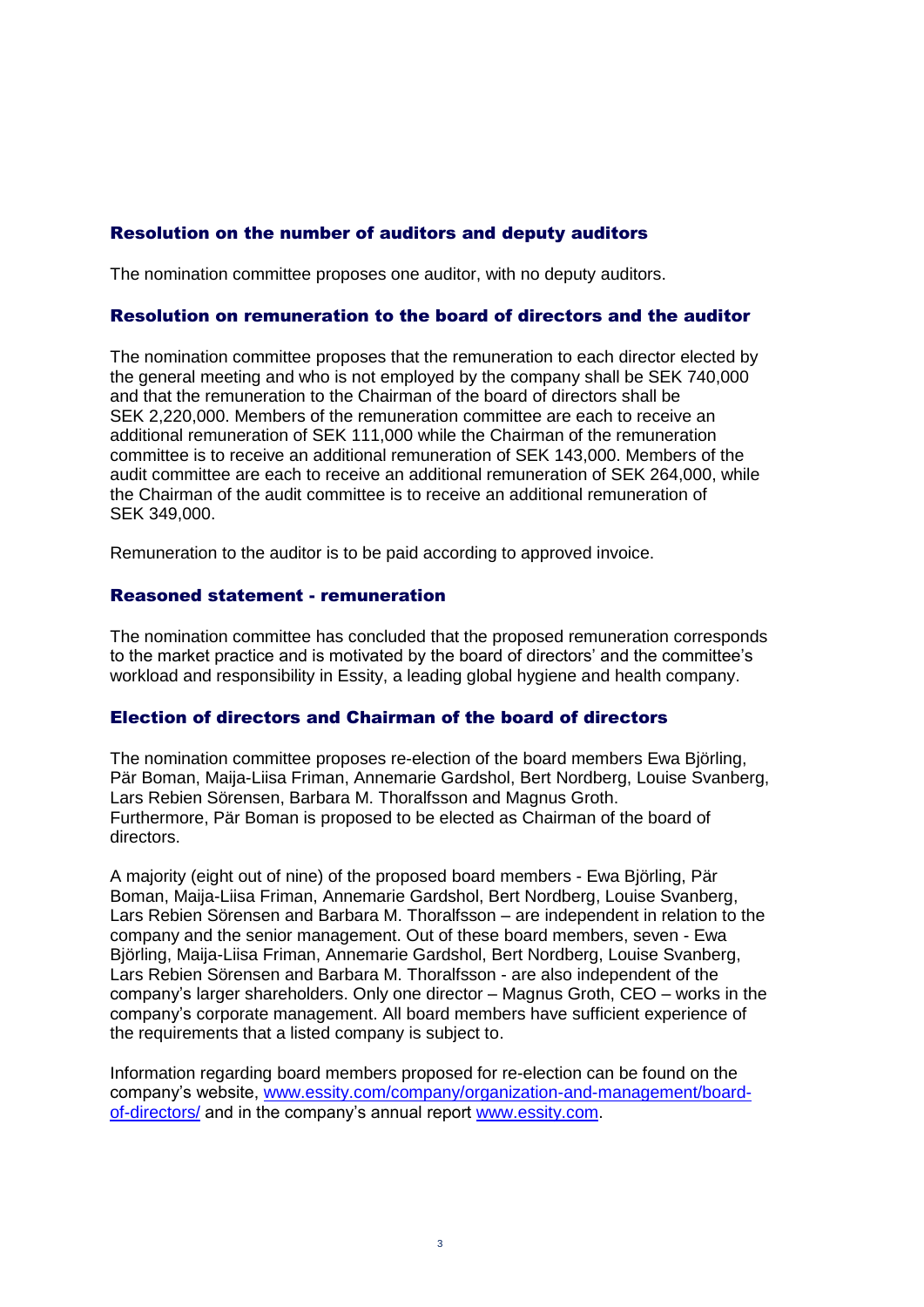# The nomination committee's reasoned statement and presentation of the nomination committee's work

In September 2017, pursuant to the mandate of the annual general meeting, the Chairman of the board of directors summoned representatives of the four largest shareholders in terms of voting rights, who had declared that they are willing to participate in the nomination committee work, to form part of the nomination committee together with the Chairman of the board of directors, ahead of the 2018 annual general meeting. On 15 September 2017, the company announced the composition of the nomination committee and how shareholders may submit proposals to the nomination committee. The nomination committee of Essity has held three recorded meetings, one meeting with major institutional shareholders, and has met with the board members and chief executive officer. All decisions within the nomination committee have been unanimous.

The aim of the nomination committee has been to propose a board of directors where the individual board members, as well as the board in its entirety, meet great demands on relevant knowledge and experience, in order to be able to carry out effective board work in Essity, characterized of high quality. The nomination committee has, in addition to the aforementioned and in accordance with the company's diversity policy, also strived to achieve gender balance in the board of directors. The nomination committee has applied rule 4.1 of the Swedish Corporate Governance Code as diversity policy in the preparation of its proposal. The nomination committee has also reviewed the results of the company's evaluation of the auditor's performance, the audit committee's recommendation regarding proposal for election of auditors, as well as the evaluation of the board of directors' increased workload and increased responsibility.

The nomination committee has thoroughly familiarized itself with the board's work and the specific requirements of the company's operations. The nomination committee has also reviewed the result of the completed evaluation of the individual board members' contribution to the board's work, of the chairman's work and of how the board functions together as a group. The conclusion is that the current board and its work functions properly. The nomination committee has been informed that all board members, apart from Johan Malmquist who has declined re-election, are available for re-election. It has been deemed suitable to have nine board members elected by the general meeting.

In its proposal regarding the board of directors, the nomination committee has paid specific attention to the proposed board members' other assignments, to ensure that they are able to devote their assignment in the Essity board the time and the commitment that is required.

In light of the conducted evaluation, the nomination committee proposes re-election of Ewa Björling, Pär Boman, Maija-Liisa Friman, Annemarie Gardshol, Magnus Groth, Bert Nordberg, Louise Svanberg, Lars Rebien Sörensen and Barbara M. Thoralfsson. The nomination committee considers that the proposed board of directors will obtain an